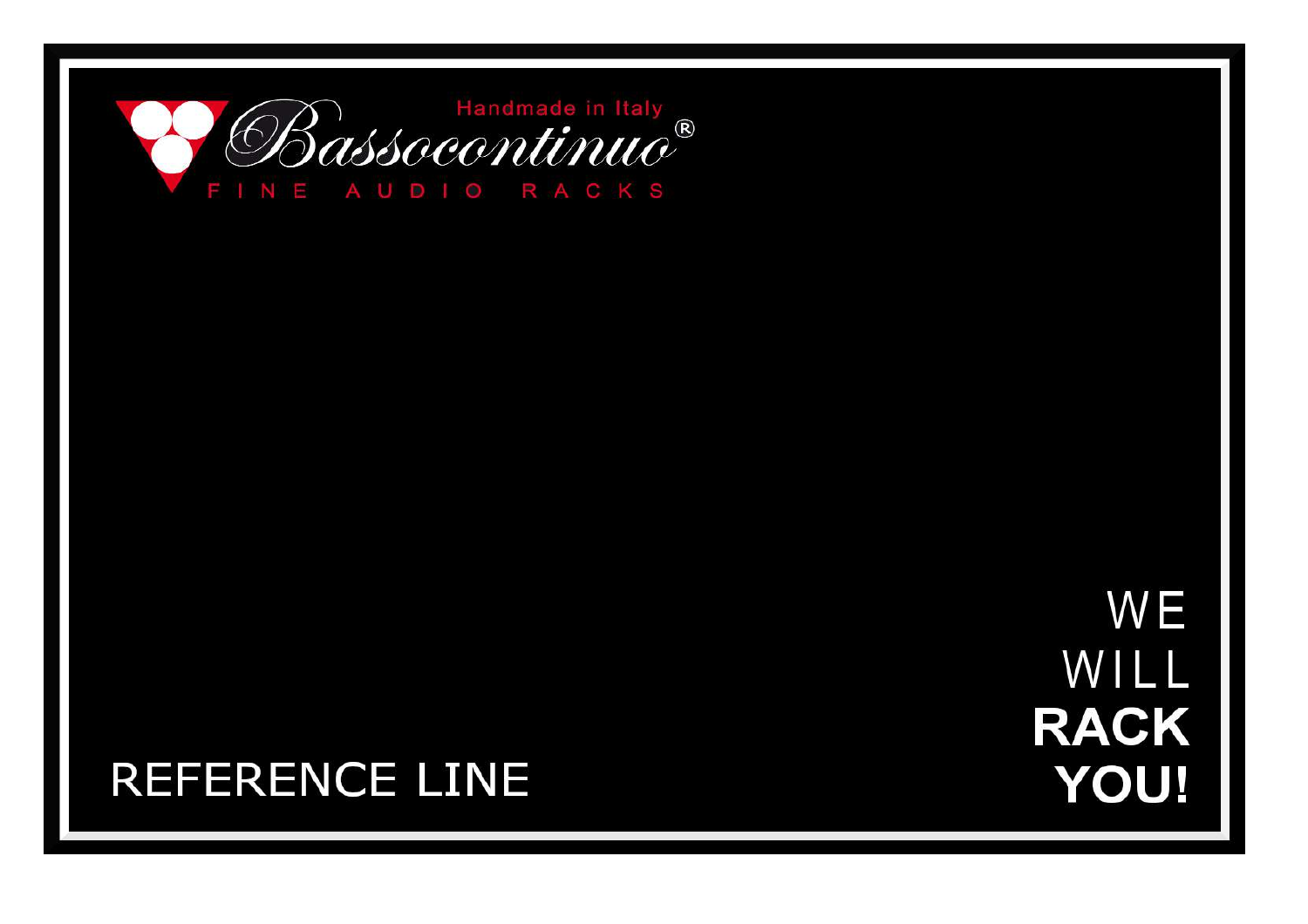## ACCORDEON XL4 2.1 **REFERENCE AUDIO RACK**

Structure: Solid stainless steel Dimensions: 660 x 560mm (W x D) Useful sizes: 560 x 560mm (W x D) Decoupling: by DSD



|                     | <b>NIGHTHAWK</b> | <b>MOONSTONE</b> | <b>PORTOFINO</b> | <b>STEALTH</b> | <b>CALIFORNIA</b> | <b>MERCURIAL</b> |
|---------------------|------------------|------------------|------------------|----------------|-------------------|------------------|
| <b>HEIGHTS:</b>     |                  |                  |                  |                |                   |                  |
| <b>Bottom shelf</b> | € 1.138,00       | € 1.155,00       | € 1.221,00       | € 1.287,00     | € 1.336,00        | € 1.402,00       |
| H 95 mm             | € 1.049,00       | € 1.079,00       | € 1.135,00       | € 1.211,00     | € 1.260,00        | € 1.306,00       |
| H 120 mm            | € 1.158,00       | € 1.188,00       | € 1.250,00       | € 1.323,00     | € 1.372,00        | € 1.432,00       |
| H 165 mm            | € 1.194,00       | € 1.221,00       | € 1.283,00       | € 1.359,00     | € 1.409,00        | € 1.468,00       |
| H 190 mm            | € 1.273,00       | € 1.299,00       | € 1.362,00       | € 1.438,00     | € 1.485,00        | € 1.547,00       |
| H 235 mm            | € 1.310,00       | € 1.336,00       | € 1.399,00       | € 1.475,00     | € 1.521,00        | € 1.580,00       |
| H 260 mm            | € 1.395,00       | € 1.422,00       | € 1.485,00       | € 1.567,00     | € 1.640,00        | € 1.686,00       |
| H 285 mm            | € 1.475,00       | € 1.499,00       | € 1.567,00       | € 1.646,00     | € 1.719,00        | € 1.765,00       |
| H 305 mm            | € 1.432,00       | € 1.459,00       | € 1.518,00       | € 1.599,00     | € 1.676,00        | € 1.722,00       |
| H 330 mm            | € 1.508,00       | € 1.537,00       | € 1.599,00       | € 1.679,00     | € 1.755,00        | € 1.798,00       |
| Vinyl shelf         | € 1.145,00       | € 1.174,00       | € 1.237,00       | € 1.316,00     | € 1.392,00        | € 1.438,00       |
|                     |                  |                  |                  |                |                   |                  |







white glass gray oak







teak matte carbon

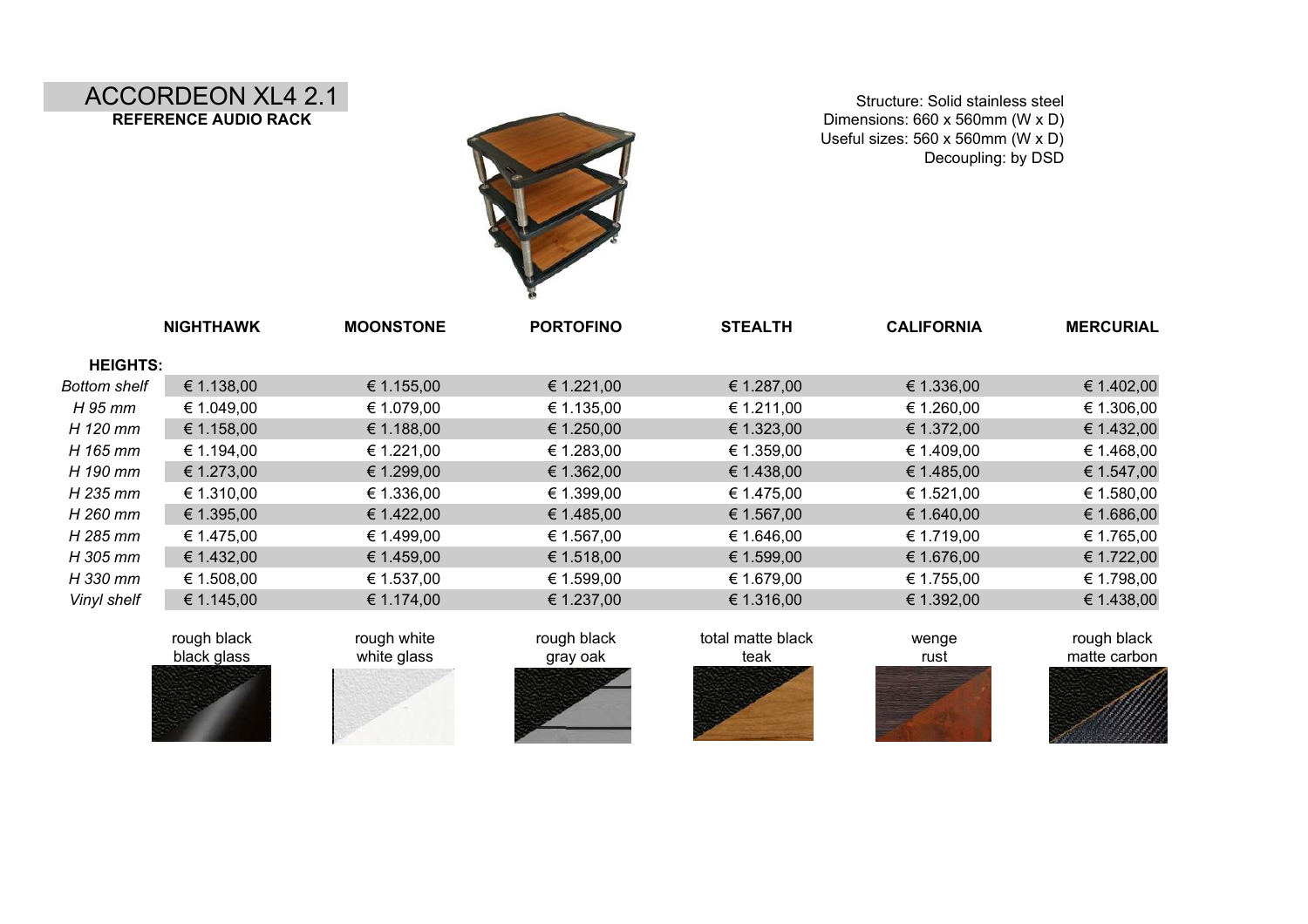GHIRONDA 2.1 **DOUBLE WIDE A/V RACK**

Structure: Solid stainless steel Dimensions: 1140 x 565mm (W x D) Useful sizes: 2 X 500 x 500mm (W x D) Decoupling: by DSD



|                     | <b>NIGHTHAWK</b> | <b>MOONSTONE</b> | <b>PORTOFINO</b> | <b>STEALTH</b>    | <b>CALIFORNIA</b> | <b>MERCURIAL</b> |
|---------------------|------------------|------------------|------------------|-------------------|-------------------|------------------|
| <b>HEIGHTS:</b>     |                  |                  |                  |                   |                   |                  |
| <b>Bottom shelf</b> | € 1.759,00       | € 1.815,00       | € 1.943,00       | € 2.072,00        | € 2.145,00        | € 2.303,00       |
| H 95 mm             | € 1.659,00       | € 1.716,00       | € 1.838,00       | € 1.973,00        | € 2.046,00        | € 2.204,00       |
| H 120 mm            | € 1.759,00       | € 1.815,00       | € 1.937,00       | € 2.072,00        | € 2.145,00        | € 2.303,00       |
| H 165 mm            | € 1.801,00       | € 1.861,00       | € 1.976,00       | € 2.115,00        | € 2.187,00        | € 2.349,00       |
| H 190 mm            | € 1.900,00       | € 1.960,00       | € 2.082,00       | € 2.214,00        | € 2.286,00        | € 2.248,00       |
| $H$ 235 mm          | € 1.947,00       | € 1.999,00       | € 2.121,00       | € 2.257,00        | € 2.329,00        | € 2.491,00       |
| H 260 mm            | € 2.046,00       | € 2.102,00       | € 2.224,00       | € 2.359,00        | € 2.432,00        | € 2.590,00       |
| H 285 mm            | € 2.145,00       | € 2.197,00       | € 2.319,00       | € 2.458,00        | € 2.531,00        | € 2.689,00       |
| H 305 mm            | € 2.089,00       | € 2.145,00       | € 2.267,00       | € 2.402,00        | € 2.475,00        | € 2.633,00       |
| H 330 mm            | € 2.187,00       | € 2.244,00       | € 2.366,00       | € 2.501,00        | € 2.574,00        | € 2.732,00       |
| Vinyl shelf         | € 1.666,00       | € 1.722,00       | € 1.841,00       | € 1.973,00        | € 2.046,00        | € 2.207,00       |
|                     |                  |                  |                  |                   |                   |                  |
|                     | rough black      | rough white      | rough black      | total matte black | wenge             | rough black      |
|                     | black glass      | white glass      | gray oak         | teak              | rust              | matte carbon     |
|                     |                  |                  |                  |                   |                   |                  |
|                     |                  |                  |                  |                   |                   |                  |
|                     |                  |                  |                  |                   |                   |                  |
|                     |                  |                  |                  |                   |                   |                  |
|                     |                  |                  |                  |                   |                   |                  |
|                     |                  |                  |                  |                   |                   |                  |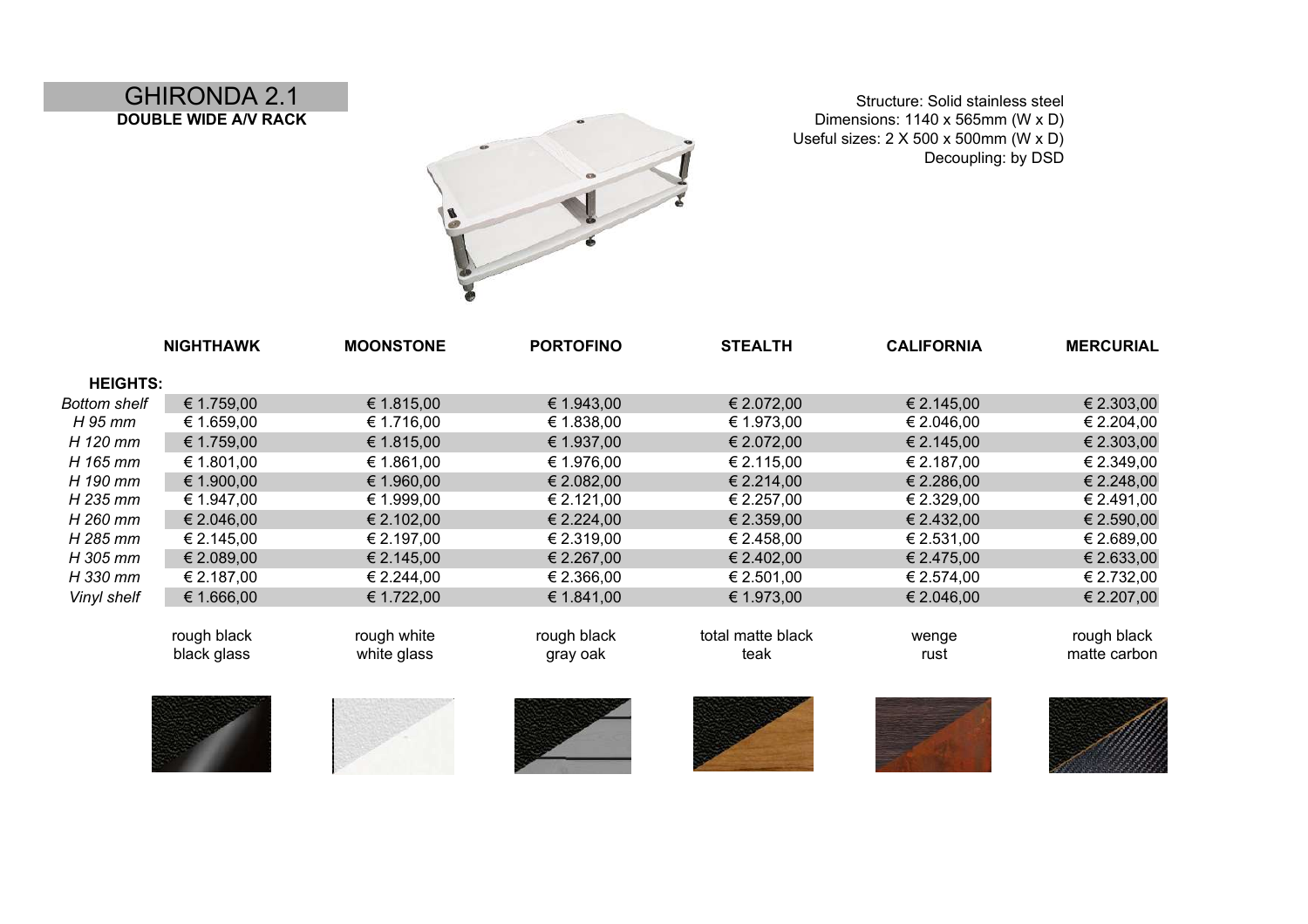MAXIGHIRONDA 2.1 **TRIPLE WIDE A/V RACK**



Structure: Solid stainless steel Dimensions: 1680 x 650 mm (W x D) Useful sizes: 3 X 500 x 500mm (W x D) Decoupling: by DSD

|                     | <b>NIGHTHAWK</b> | <b>MOONSTONE</b> | <b>PORTOFINO</b> | <b>STEALTH</b>    | <b>CALIFORNIA</b> | <b>MERCURIAL</b> |
|---------------------|------------------|------------------|------------------|-------------------|-------------------|------------------|
| <b>HEIGHTS:</b>     |                  |                  |                  |                   |                   |                  |
| <b>Bottom shelf</b> | € 2.640,00       | € 2.722,00       | € 2.904,00       | € 3.168,00        | € 3.201,00        | € 3.465,00       |
| H 95 mm             | € 2.491,00       | € 2.574,00       | € 2.755,00       | € 3.019,00        | € 3.036,00        | € 3.300,00       |
| H 120 mm            | € 2.623,00       | € 2.706,00       | € 2.887,00       | € 3.151,00        | € 3.184,00        | € 3.448,00       |
| H 165 mm            | € 2.689,00       | € 2.772,00       | € 2.953,00       | € 3.127,00        | € 3.250,00        | € 3.514,00       |
| H 190 mm            | € 2.821,00       | € 2.904,00       | € 3.102,00       | € 3.349,00        | € 3.382,00        | € 3.646,00       |
| H 235 mm            | € 2.887,00       | € 2.970,00       | € 3.168,00       | € 3.415,00        | € 3.448,00        | € 3.712,00       |
| H 260 mm            | € 3.019,00       | € 3.102,00       | € 3.300,00       | € 3.547,00        | € 3.580,00        | € 3.844,00       |
| H 285 mm            | € 3.151,00       | € 3.234,00       | € 3.432,00       | € 3.679,00        | € 3.712,00        | € 3.976,00       |
| H 305 mm            | € 3.102,00       | € 3.184,00       | € 3.382,00       | € 3.630,00        | € 3.663,00        | € 3.927,00       |
| H 330 mm            | € 3.234,00       | € 3.316,00       | € 3.514,00       | € 3.762,00        | € 3.795,00        | €4.059,00        |
| Vinyl shelf         |                  |                  |                  |                   |                   |                  |
|                     |                  |                  |                  |                   |                   |                  |
|                     | rough black      | rough white      | rough black      | total matte black | wenge             | rough black      |
|                     | black glass      | white glass      | gray oak         | teak              | rust              | matte carbon     |
|                     |                  |                  |                  |                   |                   |                  |
|                     |                  |                  |                  |                   |                   |                  |
|                     |                  |                  |                  |                   |                   |                  |
|                     |                  |                  |                  |                   |                   |                  |
|                     |                  |                  |                  |                   |                   |                  |
|                     |                  |                  |                  |                   |                   |                  |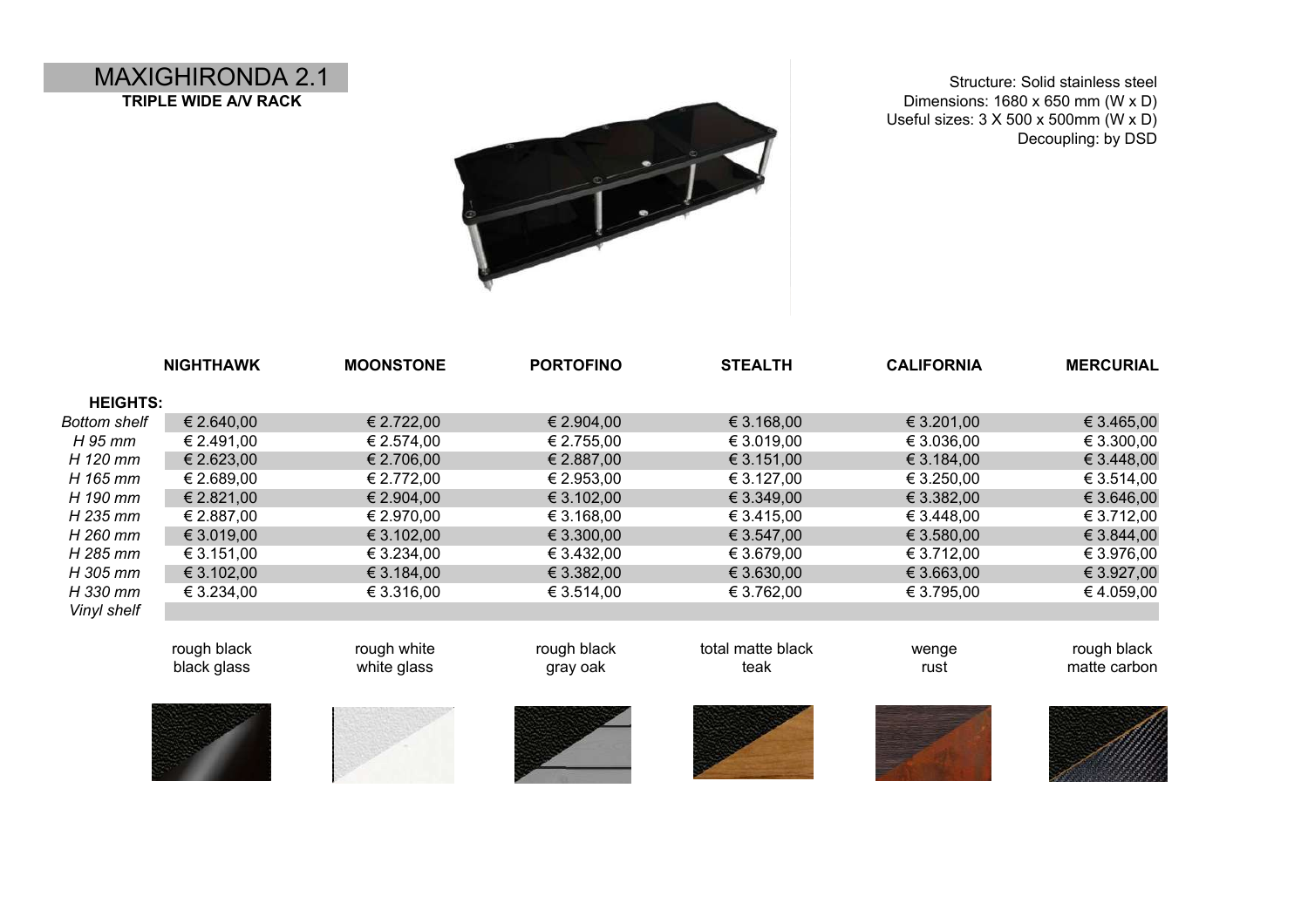Structure: Solid stainless steel Dimensions: 660 x 560mm (W x D) Useful sizes: 660 x 560mm (W x D) Decoupling: by DSD



# BANDURA 2.1 **POWER AMPLIFIERS STAND**

|                     | <b>NIGHTHAWK</b>           | <b>MOONSTONE</b>           | <b>PORTOFINO</b>        | <b>STEALTH</b>            | <b>CALIFORNIA</b> | <b>MERCURIAL</b>            |
|---------------------|----------------------------|----------------------------|-------------------------|---------------------------|-------------------|-----------------------------|
| <b>HEIGHTS:</b>     |                            |                            |                         |                           |                   |                             |
| <b>Bottom shelf</b> | € 1.138,00                 | € 1.155,00                 | € 1.221,00              | € 1.287,00                | € 1.336,00        | € 1.402,00                  |
|                     |                            |                            |                         |                           |                   |                             |
|                     | rough black<br>black glass | rough white<br>white glass | rough black<br>gray oak | total matte black<br>teak | wenge<br>rust     | rough black<br>matte carbon |
|                     |                            |                            |                         |                           |                   |                             |
|                     |                            |                            |                         |                           |                   |                             |
|                     |                            |                            |                         |                           |                   |                             |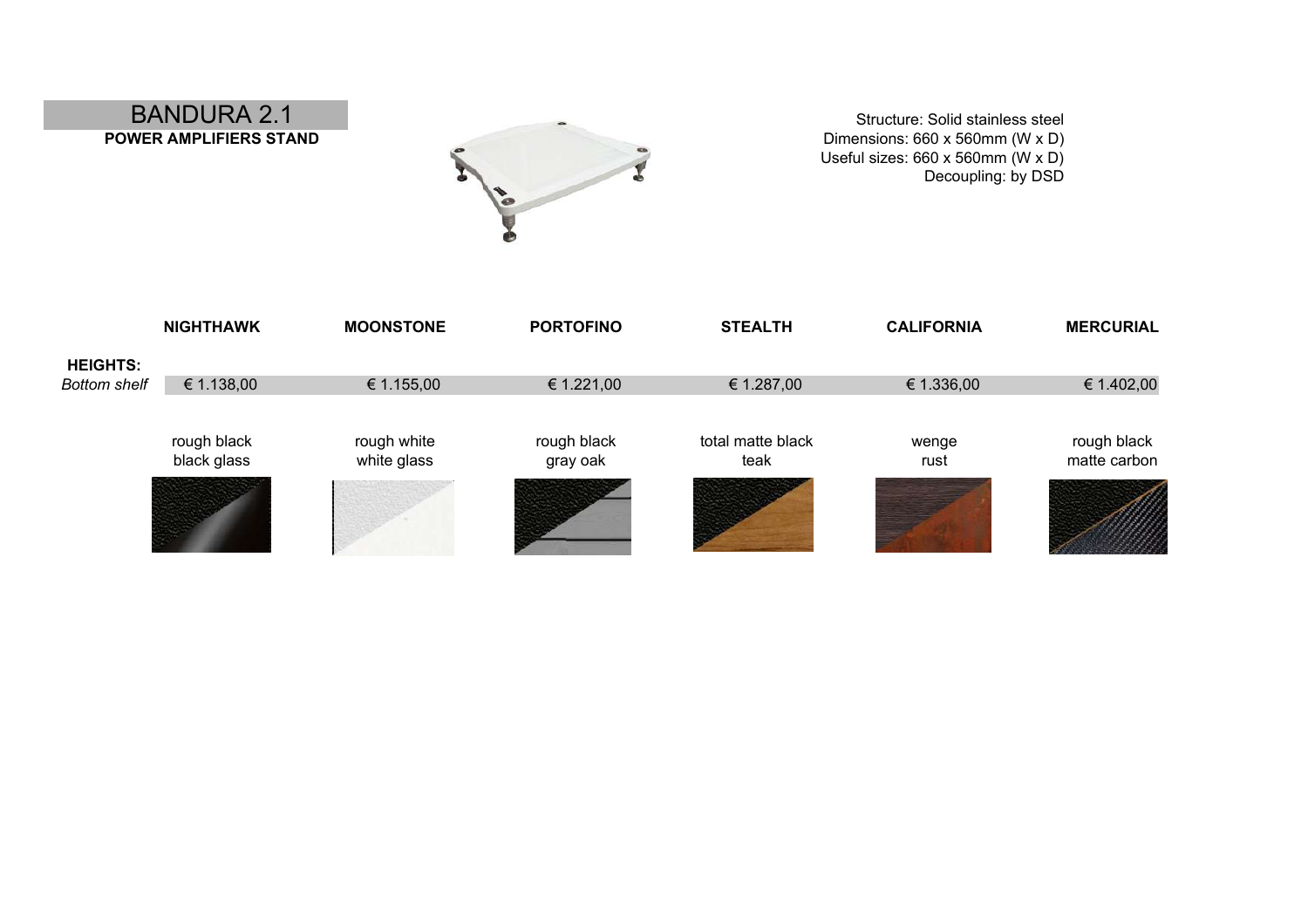### **ACCESSORIES**

#### **CABLE MANAGEMENT**

**CARBON FIBRE**



| € 163,00 |
|----------|
| € 295,00 |
| € 427,00 |
|          |

**STAINLESS STEEL**

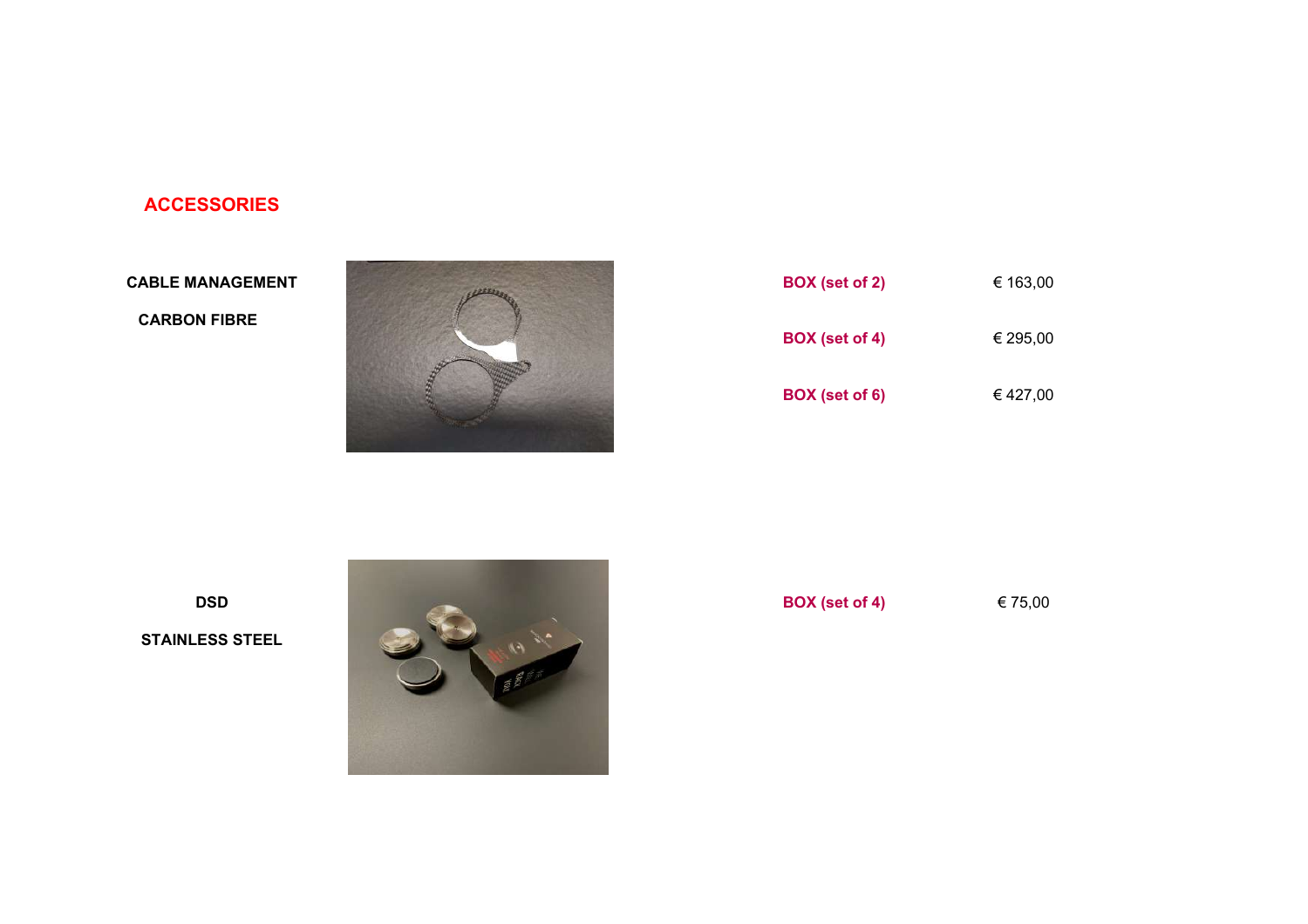

**STAINLESS STEEL**

**EXPORT**

### **BOX (set of 4)**

 $M$  7 CYLINDERS € 158,00<br> $M$  2.5 CYLINDERS € 112,00 M 2.5 CYLINDERS